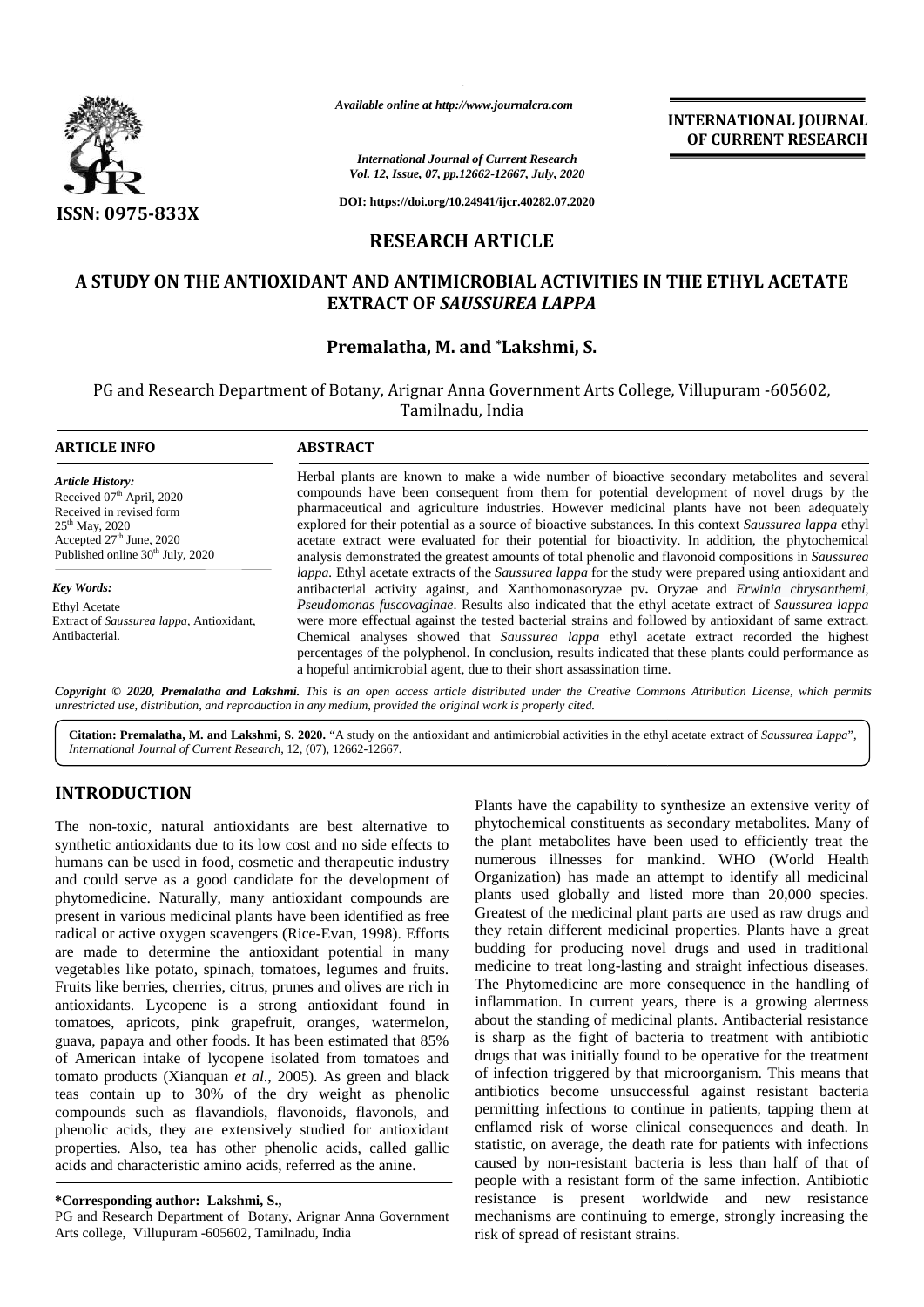Thus, antibiotic resistance represents a threat to global public health and represents an important economic issue, due to the higher health care costs of necessary therapies and the increased duration of illness, treatment, and potential hospitalisation when compared with non-resistant, common infections. It has been scientifically proven that the indiscriminate and inappropriate use of antibiotics has accelerated the emergence of drug-resistant strains. In addition, poor sanitary conditions and inadequate food-handling encourage the further spread of antimicrobial resistance. Considering that antibacterial resistance is a multifactorial problem, driven by many interconnected factors, the World Health Organization suggests a series of concerted and coordinated actions.

Rice bacterial blight**,** also called bacterial blight of rice**,** deadly bacterial disease that is among the most destructive afflictions of cultivated rice, the bacterium Xanthomonas oryzae pathovar oryzae**.** Since rice paddies are flooded throughout most of the growing season, Xoo may easily spread among crops; bacteria travel through the water from infected plants to the roots and leaves of neighboring rice plants. Wind and water may also help spread Xoo bacteria to other crops and rice paddies. Various mechanisms of disease, including quorum sensing and biofilm formation, have been observed in rice bacterial blight and Xoo. On the other hand, the study of medicinal plants as possible natural sources of obtaining active compound (secondary metabolites) against phytopathogens has gained increasing interest in recent years, due to several aspects, mainly that they are obtained from a natural source through the production or synthesis of secondary metabolites considered as nontoxic such as phenols, flavonoids, terpenes, alkaloids, etc. Another advantage is that phytopathogens still do not develop resistance to the antifungal, antimicrobial, and nematicide effect of the phytochemical compounds produced by some medicinal plants (aczek *et al.*, 2015).

*Saussurea lappa*C.B. Clarke, syn. *Saussurea costus* (Falc.) Lipsch belonging to family Asteraceae. It is perennial herb that grows to a height of 1-2 m; stem is upright, stout and fibrous while root is a long stout of approximately 60 cm with a characteristic odour; leaves are lobate, stalked, membranous, irregularly toothed; upper leaves are small while basal leaves are large with long lobately winged stalks. Flowers are stalkless, dark purple to black in colour and are arranged in terminal and axillary heads. Pappas is approximately 1.6 cm long, fluffy, feathery giving an inquisitive appearance to the fruiting flower heads. Fruit of S. lappa is cupped, curved, compressed and hairy. Its active constituents are mainly terpenes, but it also contains anthraquinones, alkaloids and favonoids. Plant has various terpenes that mainly have antitumor properties and anti-infammatory, such as costunolide, dihydrocostunolide, 12 methoxydihydrocostunolide, dihydrocostus lactone, dehydrocostus lactone (Yang *et al*., 1998).

### **MATERIALS AND METHODS**

**Plant Materials:** Root of *Saussurea lappa* were collected from Government Siddha Medical College, Herbal Garden, Chennai, Tami Nadu, India. Plants were authenticated by Dr. S. Sankaranarayanan, Head, Department of Medicinal Botany, Government Siddha Medical College, Arumbakkam, Chennai-600 106, Tamilnadu.

**Phytochemical screening and extraction:** The root of *Saussurea lappa* were dried in hot air oven at (40 °C) for 1 hour, after which it was ground to uniform powder with house hold mixer grinder. The aqueous extracts were prepared by soaking 100 g of the dry powdered plant materials in 500 L of aqueous at 4 °C for 24 hour. The extracts were filtered first through a Whatmann filter paper No. 42 (125 mm) and then centrifuged at 5000 rpm for 10 min (Remi-R-8C, India). The clear solution was partitioned with petroleum ether for elimination of lipid and fatty acids compound and finally aqueous extracts were partitioned with ethyl acetate. It was concentrated using a rotary evaporator with the water bath set at 40 °C. The percentage yield of extracts ranged from 7–19% w/w (Debiyiand Sofowora, 1978)

**Determination of total Phenolics:** The concentration of total phenolics in the ethyl acetate extract of *Saussurea lappa* were determined by using Folin-Ciocalteu reagent and calibrated externally with gallic acid. Briefly, about 0.2 ml of flavonoid extract and 0.2 ml of Folin-Ciocalteu reagent were added and mixed vigorously. After shaking for 4 min, 1 mlof 15%  $Na<sub>2</sub>CO<sub>3</sub>$  was added, and finally the mixture was allowed to stand for 2 hours at room temperature. The absorbance was measured at 760 nm using Deep Vision 1371 spectrophotometer. The concentration of the total phenolicwas estimated as mg of gallic acid equivalent by using an equation obtained from gallic acid calibration curve. The quantification of phenolic compounds in all the fractions was carried out in triplicate and the results were averaged (Singleton *et al*., 1999).

**Determination of Flavonoid content:** The amount of total flavonoids in the extracts was measured according to Quettier- Deleu *et al*. (2000). This method is based on the formation of a complex flavonoid-Aluminium, with the absorbance maximum at 430nm. Rutin was used to make a calibration curve. To 1ml of flavonoid rich fraction, added 1ml of 2%  $AlCl<sub>3</sub>$  and it was incubated at room temperature for 15 min. Then absorbance was measured at 430 nm using Deep Vision 1371 spectrophotometer.

### **Invitro antioxidants properties**

**ABTS (2,2'-azino-bis-3-ethyl benzthiazoline-6-sulphonic acid) radical scavenging assay:** ABTS radical scavenging activity of ethyl acetate extract of *Saussurea lappa* was determined according to Re *et al.,* (1999). ABTS radical was freshly prepared by adding 5 ml of 4.9 mM potassium persulfate solution to 5 ml of 14 mM ABTS solution and kept for 16 h in dark. This solution was diluted with distilled water to yield an absorbance of 0.70 at 734 nm and the same was used for the antioxidant assay. The final reaction mixture of standard group was made up to 1 ml with 950 μl of ABTS solution and 50 μl of Ascorbic acid. Similarly, in the test group, 1 mlreaction mixture comprised 950 μl of ABTS solution and 50 μl of different concentration of flavonoid rich fraction. The reaction mixture was vortexed for 10 s and after 6 min, absorbance was recorded at 734 nm against distilled water by using a Deep Vision (1371) UV–Vis Spectrophotometer and compared with the control ABTS solution. Ascorbic acid was used as reference antioxidant compound.

ABTS Scavenging Effect (%) =  $[(A_0, A_1/A_0) \times 100]$ 

Where *A*0 is the absorbance of the control reaction and *A*1 is the absorbance of flavonoid rich fraction.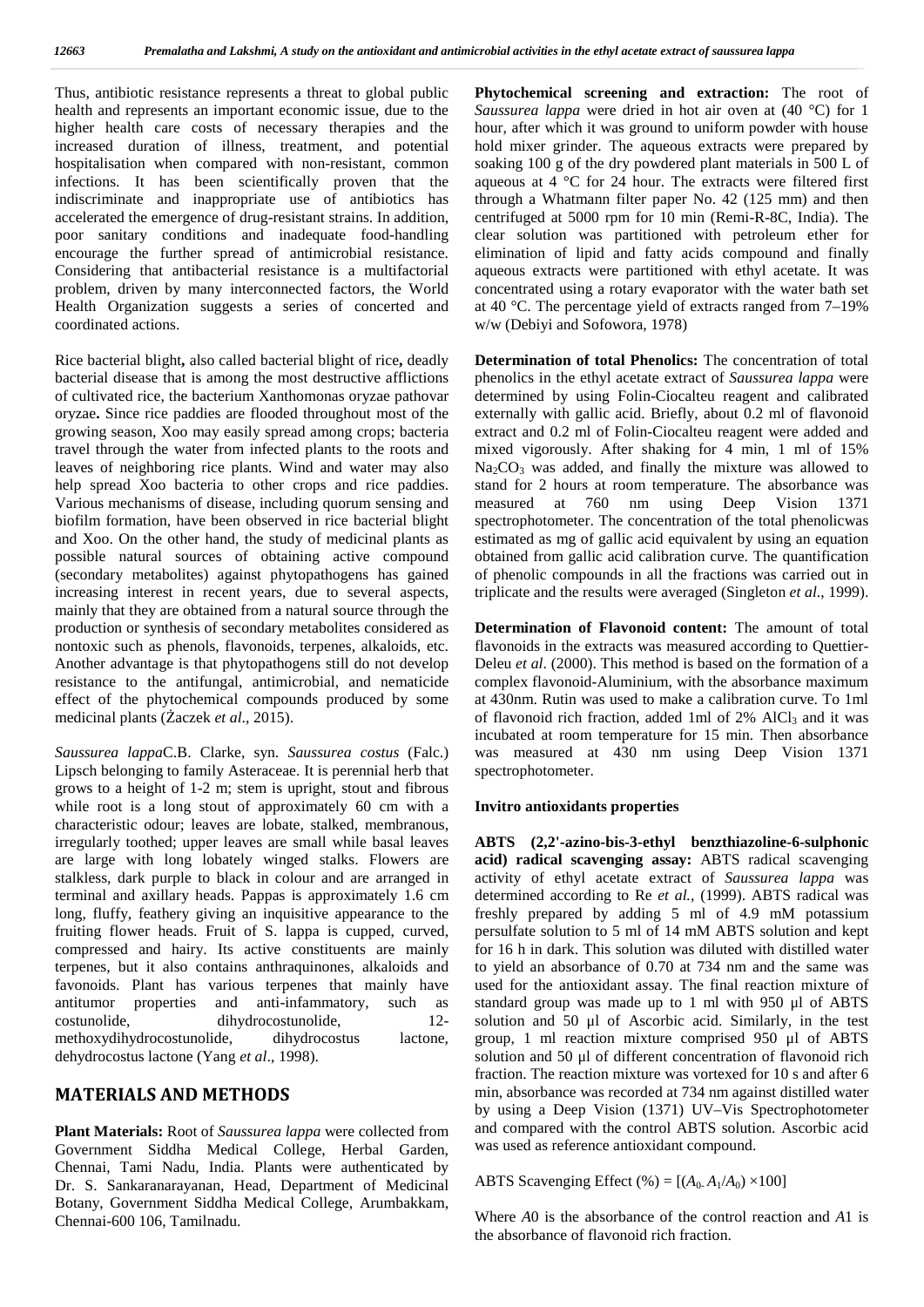**Inhibition of lipid peroxidation activity:** Lipid peroxidation induced by  $Fe<sup>2+</sup>$  ascarbate system in egg yolk by the method of Bishayee and Balasubramaniyam1971, was estimated as thiobarbituric acid reacting substances (TBARS) by the method of Ohkawa *et al*.(1979). The reaction mixture contained 0.1 ml of egg yolk (25% w/v) in Tris-HCl buffer (20 mM, pH 7.0); KCl (30 mM);  $FeSO<sub>4</sub> (NH4)<sub>2</sub>SO<sub>4</sub>$ .7H<sub>2</sub>O (0.06) mM); and various concentrations of ethyl acetate extract of *Saussurea lappa* in a final volume of 0.5 ml. The reaction mixture was incubated at  $37^{\circ}$ Cfor 1 hour. After the incubation period, 0.4 ml was removed and treated with 0.2 ml sodium dodecyl sulphate (SDS) (1.1%); 1.5 ml thiobarbituric acid (TBA) (0.8%); and 1.5 ml acetic acid (20%, pH 3.5). The total volume was made up to 4.0 ml with distilled water and then kept in a water bath at 95 to 100 °C for 1 hour. After cooling, 1.0 ml of distilled water and 5.0 ml of n-butanol and pyridine mixture (15:1 v/v) were added to the reaction mixture, shaken vigorously and centrifuged at 4000 rpm for 10 min. The butanol-pyridine layer was removed and its absorbance was measured at 532 nm in Deep Vision (1371) UV–Vis Spectrophotometer) to quantify TBARS. Inhibition of lipid peroxidation was determined by comparing the optical density (OD) of test sample with control. Ascorbic acid was used as standard. Inhibition of lipid peroxidation (%) by the extract was calculated according to  $1-(E/C)$  X 100, where C is the absorbance value of the fully oxidized control and E is absorbance of the test sample  $(Abs_{532} + TBA-Abs_{532} + TBA)$ .

**Superoxide radical scavenging assay:** This assay was based on the capacity of the extract to inhibit the photochemical reduction of Nitroblue tetrazolium (NBT) (Beauchamp and Fridovich 1979) in the presence of the riboflavin-light-NBT system, as described earlier Tripathi and Pandey (1999) and Tripathi and Sharma (1999). In brief, each 3 ml reaction mixture contained 50 mM phosphate buffer (pH 7.8), 13 mM methionine, 2 μM riboflavin, 100 μM Ethylene diamine tetra acetic acid (EDTA), NBT  $(75 \mu M)$  and different concentration of test sample solution. It was kept in front of fluorescent light and absorbance was taken after 6 min at 560 nm by using a Deep Vision (1371) UV–Vis Spectrophotometer. Identical tubes with reaction mixture were kept in the dark and served as blanks. The percentage inhibition of superoxide generation was measured by comparing the absorbance of the control and those of the reaction mixture containing test sample solution.

% Super oxide radical scavenging capacity=  $[(A_0-A_1)/A_0] \times 100$ 

Where  $A_0$  was the absorbance of control and  $A_1$  was the absorbance of flavonoid rich fraction.

**Nitric oxide radical scavenging activity:** Nitric oxide scavenging capacity of ethyl acetate extract of *Saussurea lappa* was measured according to the method described by Olabinri *et al*.(2010*)*. 0.1 mlof sodium nitroprusside (10 mM) in phosphate buffer (0.2 M, pH 7.8) was mixed with different concentration of flavonoid rich fraction and incubated at room temperature for 150 min. After incubation period, 0.2 ml of Griess reagent (1% Sulfanilamide, 2% Phosphoric acid and 0.1% N-(1-Naphthyl) ethylene diamine dihydrochloride) was added. The absorbance of the reaction mixture was read at 546 nm against blank. All readings were taken in triplicate and ascorbic acid was used as the standard. The % inhibition was calculated by following equation.

% Nitric oxide radical scavenging capacity=  $[(A_0-A_1)/A_0] \times 100$ 

Where  $A_0$  was the absorbance of control and  $A_1$  was the absorbance of flavonoid rich fraction.

**Metal chelating activity:** Metal chelating capacity of ethyl acetate extract of *Saussurea lappa*was measured according to the method described by Iihami *et al*.(2003). 1 ml of different concentrations of flavonoid rich fraction was added to 0.05 ml of 2 mM ferric chloride solution. The reaction was initiated by the addition of  $0.2$  ml of 5 mM Ferrozine and the mixture was shaken vigorously. After 10 min, the absorbance of the solution was measured at 562 nm against blank. All readings were taken in triplicate and ascorbic acid was used as the standard. The % inhibition of ferrozoine-Fe2+complex was calculated by following equation.

% Inhibition of ferrozoine-Fe<sup>2+</sup>complex =  $[(A_0-A_1)/A_0] \times 100$ 

Where  $A_0$  was the absorbance of control and  $A_1$  was the absorbance of flavonoid rich fraction.

#### **Antibacterial Properties**

#### **Bacterial strains**

Bacteria used for the determination of antibacterial activities were *Xanthomonasoryzae pv. Oryzae* MTCC 29213 and *Erwinia chrysanthemi* MTCC 1771, *Pseudomonas fuscovaginae* MTCC 2488. The bacterial strains were obtained from Microbial Type Culture Collection and Gene Bank, Institute of Microbial Technology Sector 39-A, Chandigarh- 160036, India. All bacterial strains were sub cultured on nutrient agar medium, incubated at 37 °C for 24 h and stored at 4 °C in refrigerator to maintain stock culture.

**Antibacterial assay:** Antibacterial activity was carried out using disc diffusion method (Velickovic and Smelcerovic, 2003). Petriplates were prepared with 20 ml of sterile nutrient agar (HIMEDIA). The tested cultures were swabbed on top of the solidified media and allowed to dry for 10 min. The test was conducted in four different concentrations of the flavonoid rich fraction (5, 10, 15  $\&$  20 µl/ml) and impregnated discs with extracts (Whatman No.1 filter paper was used to prepare discs) were prepared and air dried well. The loaded discs were placed on the surface of the medium and incubated at room temperature for 24 h. The relative susceptibility of the organisms to the flavonoid rich fraction was indicated by the clear zone of inhibition around the discs. It was then observed, measured and recorded in millimeters with three replicates.

**Determination of minimum inhibitory concentration:** Microdilution broth susceptibility assay for bacteria was used, as recommended by Eloff, (1998). All tests wereperformed in Mueller Hinton broth (MHB) supplemented with Tween 80detergent (final concentration of 0.5%,  $v/v$ ) to enhance the oil solubility. Bacterialstrains were cultured overnight at 37 °C in MHA and the yeasts were cultured overnightat 30 °C in SDB. Test strains were suspended in MHB to give a final density of  $5X10<sup>5</sup>$  CFU/mL and these were confirmed by viable counts. Geometric dilutionsranging from 5 µmg/mL to 20 µg/mL of the ethyl acetate extract of *Saussurea lappa*were prepared in a96-well microtiter plate, including one growth control (MHB + Tween 80) and onesterility control (MHB + Tween 80 + extract). Plates were incubated under normalatmospheric conditions at 37 °C for 24 h for bacteria and at 30 °C for 48 h for theyeasts.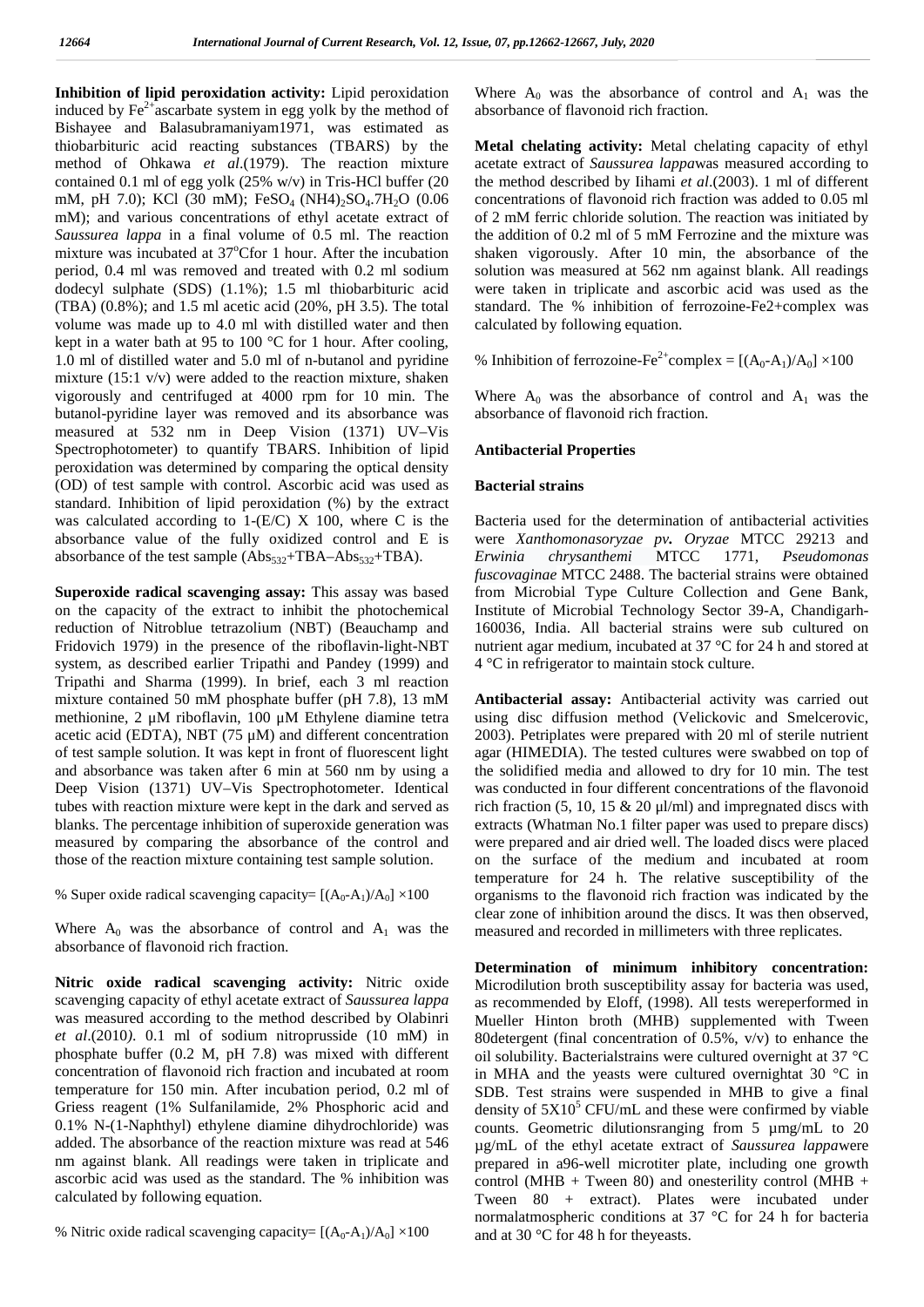The bacterial growth was indicated by the presence of a white ''pellet" onthe well bottom.

**Statistical analysis:** The influence of the ethyl acetate extract of *Saussurea lappa* on its antioxidant activity was measured by the ABTS assay, lipid peroxidation, superoxide scavenging, metal chelating and nitric oxide radical were ascertained using one-way analysis of variance (ANOVA). Furthermore, Duncan's post hoc test was applied, so as to determine the statistically significant different values. All statistical handling was performed using SPSS software, v. 14.0 (SPSS, Chicago, Ill., U. S. A.

## **RESULTS AND DISCUSSION**

In the present study, the **root**extract showed positive results for terpenes, steroids alkaloids, anthraquinones, coumarins, flavonoids, saponins, tannins, and phenolic acids as secondary metabolites with potential biological activities, confirming the scant data yielded by previous studies of *Saussurea lappa.*

**Analysis of ethyl acetate extract of by GC–MS:** Ethyl acetate extract from *Saussurea lappa* ensured highest flavonoid content and exhibited the strongest antioxidant activity.The GC-MS analysis is used to determine its chemical composition that may contribute to this activity. The GC-MS analysis showed a variety of phenolic compounds (Table-2 and Fig-1). In addition, many cinnamic acid derivatives with the phenolic hydroxyl group were considered as antioxidant and antibacterial activities were supposed to have several health benefits due to their strong free radical scavenging properties.

**Free radical-scavenging ability using ABTS assay of goat urine:** The radical scavenging ability was measured by ABTS assay as given in Table 3 the Percentage inhibition of the ABTS radical activity assayed on average, and higher free radical scavenging values were found in goat urine than pure ascorbic acid. However, the agreement between this assays, in our study, probably indicate that these activities were mainly due to phenolics substance. Although these constituents were not investigated, their contributions toward antioxidant/ antiradical activities of these studied goat urine may be very minimal. Antioxidant assay is based on electron transfer reaction, whereas ABTS assays are based on electron and H atom transfer.



**Fig. 1. GC MS analysis of Ethyl acetate extract of** *Saussurea lappa*

### **Table 1. Anti-bacterial activity of ethyl acetate extract of** *C. angustifolia***tested against plant pathogenic bacteria**

| Ethyl acetate   | Different concentrations of extract ul/ml                                      |                                                                               |                |                    |                  |                                                                                   |                |                |
|-----------------|--------------------------------------------------------------------------------|-------------------------------------------------------------------------------|----------------|--------------------|------------------|-----------------------------------------------------------------------------------|----------------|----------------|
| extract of      | <sup>a</sup> Inhibition zone of the Xanthomonasoryzae pv. Oryzae measured (mm) |                                                                               |                |                    |                  | <sup>a</sup> Inhibition zone of the <i>Pseudomonas fuscovaginae</i> measured (mm) |                |                |
| C. angustifolia |                                                                                |                                                                               |                |                    |                  |                                                                                   |                |                |
|                 | $5 \text{ ul/ml}$                                                              | $10 \text{ u}$ l/ml                                                           | $15 \mu$ l/ml  | $20 \text{ uV}$ ml | $5 \text{ uVml}$ | $10 \text{ uV}$ ml                                                                | $15u$ l/ml     | $20 \mu$ l/ml  |
|                 | $9.1 \pm 0.23$                                                                 | $12.3 + 1.3$                                                                  | $14.3 \pm 2.1$ | $17.6 \pm 1.3$     | $8.2 \pm 1.3$    | $11.2 \pm 1.5$                                                                    | $13.9 \pm 0.2$ | $16.4 \pm 0.1$ |
|                 |                                                                                | <sup>a</sup> Inhibition zone of the <i>Erwinia chrysanthemi</i> measured (mm) |                |                    |                  |                                                                                   |                |                |
|                 | $7.3 \pm 1.4$                                                                  | $9.8 \pm 1.4$                                                                 | $12.4 \pm 1.2$ | $15.1 \pm 0.8$     |                  |                                                                                   |                |                |

<sup>a</sup> Mean diameter of the zone of inhibition is in millimetres. Figures in parentheses are inhibition percentages compared to streptomycin.

| Table-2. Analysis of ethyl acetate extract of by GC–MS |  |  |  |  |
|--------------------------------------------------------|--|--|--|--|
|--------------------------------------------------------|--|--|--|--|

| S.No | Compound                                                                  | Retention Time(min) | Molecular weight | Major peaks   |
|------|---------------------------------------------------------------------------|---------------------|------------------|---------------|
|      | Pentadecanoic acid, 14-methyl-, methyl ester                              | 17.2                | 270              | 269, 226, 184 |
| 2    | 3-Methylene-4-phenyltricyclo                                              | 17.8                | 224              | 251, 209, 180 |
| 3    | Tricyclo <sup>[7.2.2.0(3,8)</sup> ]tridec-12-en-2-one, 5,6-epoxy-4-methyl | 18.35               | 218              | 251, 227, 209 |
| 4    | Tricyclo dodec carboxy ethoxy                                             | 19.65               | 273              | 259, 241, 222 |
|      | Benzamide, 2-amino-5-hydroxy                                              | 18.9                | 228              | 259, 227, 209 |
| 6    | Eicosatetraenoic acid                                                     | 20.48               | 304              | 253, 238, 224 |
|      | Hexadec-9-enoic acid                                                      | 22.37               | 254              | 255, 218, 194 |
| 8    | Tetratriacontane                                                          | 22.67               | 478              | 308, 294, 266 |
| 9    | 8-Octadecenal                                                             | 25.03               | 266              | 251, 218, 178 |
| 10   | Heptacosane                                                               | 25.53               | 380              | 379, 336, 280 |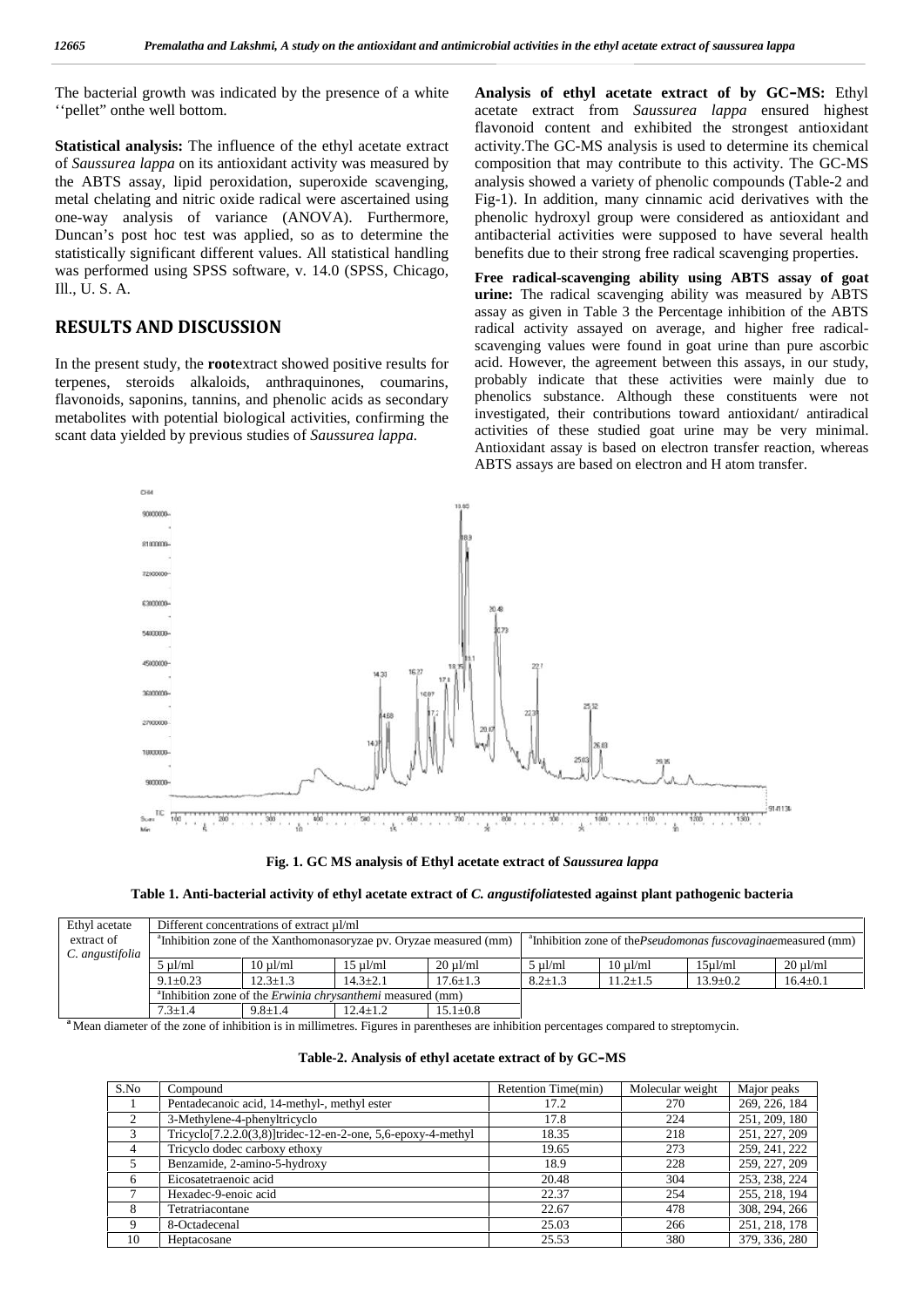| Different concentration of extract<br>Percentage of lipid peroxidation |                                                                         |                  |  |  |  |  |  |
|------------------------------------------------------------------------|-------------------------------------------------------------------------|------------------|--|--|--|--|--|
|                                                                        | Standard Vitamin-C<br>ABTS radical scavenging activity of Ethyl acetate |                  |  |  |  |  |  |
|                                                                        | extract of Saussurea lappa                                              |                  |  |  |  |  |  |
| $5 \text{ ul/ml}$                                                      | $21.53 + 1.48$                                                          | $17.34 + 1.47$   |  |  |  |  |  |
| $10 \text{ }\mu\text{J/ml}$                                            | $37.46 \pm 0.68$                                                        | $34.36 \pm 0.98$ |  |  |  |  |  |
| $15 \text{ uVml}$                                                      | $56.31 \pm 0.89$                                                        | $49.34 \pm 1.78$ |  |  |  |  |  |
| $20 \text{ u}$ l/ml                                                    | $74.35 \pm 1.63$                                                        | $71.34 \pm 0.89$ |  |  |  |  |  |
| $EC_{50}$ value                                                        | 51.23                                                                   | 55.34            |  |  |  |  |  |

#### **Table-3. Free radical-scavenging ability using ABTS assay of goat urine**

<sup>a</sup> Results are expressed as percentage of ABTS radical scavenging with respect to control. Each value represents the mean+SD of three experiments.

| Table 4. Inhibition of lipid peroxidation activity of ethyl acetate extract of Saussurea lappa |  |  |  |
|------------------------------------------------------------------------------------------------|--|--|--|
|------------------------------------------------------------------------------------------------|--|--|--|

| Different concentration of extract | Percentage of lipid peroxidation                        |                    |  |  |  |  |  |
|------------------------------------|---------------------------------------------------------|--------------------|--|--|--|--|--|
|                                    | Lipid peroxidation activity of Ethyl acetate extract of | Standard Vitamin-C |  |  |  |  |  |
|                                    | Saussurea lappa                                         |                    |  |  |  |  |  |
| $5 \mu$ l/ml                       | $20.35 + 2.46$                                          | $16.34 \pm 1.64$   |  |  |  |  |  |
| $10 \mu l/ml$                      | $37.64 + 1.36$                                          | $32.64 + 1.87$     |  |  |  |  |  |
| $15 \text{ u}$ l/ml                | $60.21 \pm 1.49$                                        | $48.37+0.56$       |  |  |  |  |  |
| $20 \mu l/ml$                      | $76.34 + 2.78$                                          | $68.34 + 2.48$     |  |  |  |  |  |
| $EC_{50}$ value                    | 47.35                                                   | 58.67              |  |  |  |  |  |

<sup>a</sup> Results are expressed as percentage inhibit of lipid peroxidation with respect to control.

Each value represents the mean+SD of three experiments.

|  |  |  | Table 5. Superoxide scavenging assay activity of ethyl acetate extract of Saussurea lappa |  |
|--|--|--|-------------------------------------------------------------------------------------------|--|
|--|--|--|-------------------------------------------------------------------------------------------|--|

| Different concentration of extract | Percentage of Superoxide scavenging activity            |                           |
|------------------------------------|---------------------------------------------------------|---------------------------|
|                                    | Superoxide scavenging activity of Ethyl acetate extract | <b>Standard Vitamin-C</b> |
|                                    | of Saussurea lappa                                      |                           |
| $5 \mu l/ml$                       | $22.34 \pm 1.47$                                        | $20.34 + 0.23$            |
| $10 \text{ }\mu\text{J/ml}$        | $43.65 \pm 2.89$                                        | $38.64 \pm 1.89$          |
| $15 \text{ ul/ml}$                 | $65.31 \pm 1.69$                                        | $58.64 \pm 2.63$          |
| $20 \mu$ l/ml                      | $85.67 \pm 1.89$                                        | $72.34 \pm 1.48$          |
| $EC_{50}$ value                    | 42.67                                                   | 54.67                     |

<sup>a</sup> Results are expressed as percentage of Superoxide scavenging activity with respect to control. Each value represents the mean+SD of three experiments.

|  |  |  |  | Table-6. Nitric oxide radical scavenging assay of the Ethyl acetate extract of Saussurea lappa |  |  |
|--|--|--|--|------------------------------------------------------------------------------------------------|--|--|
|  |  |  |  |                                                                                                |  |  |

| Different concentration of extract | Percentage of Nitric oxide radical scavenging activity |                                               |  |  |  |  |  |
|------------------------------------|--------------------------------------------------------|-----------------------------------------------|--|--|--|--|--|
|                                    | Nitric oxide scavenging activity of ethyl acetate      | Nitric oxide scavenging of Standard Vitamin-C |  |  |  |  |  |
|                                    | extract of Saussurea lappa                             |                                               |  |  |  |  |  |
| $5 \mu l/ml$                       | $24.56 \pm 0.39$                                       | $20.34 \pm 2.48$                              |  |  |  |  |  |
| $10 \mu l/ml$                      | $48.67 \pm 2.61$                                       | $43.64 \pm 1.68$                              |  |  |  |  |  |
| $15 \mu$ l/ml                      | $65.31 \pm 1.78$                                       | $58.38 \pm 1.89$                              |  |  |  |  |  |
| $20 \mu l/ml$                      | $88.67 \pm 1.47$                                       | $76.98 \pm 1.78$                              |  |  |  |  |  |
| $EC_{50}$ value                    | 38.97                                                  | 45.68                                         |  |  |  |  |  |

<sup>a</sup> Results are expressed as percentage of Nitric oxide radical activity with respect to control. Each value represents the mean+SD of three experiments.

**Inhibition of lipid peroxidation activity of ethyl acetate extract from the root** *Saussurea lappa:* The ethyl acetate extract of *Saussurea lappa*also inhibited the lipid peroxidation induced by ferrous sulfate in egg yolk homogenates. Maximum inhibition was recorded in ethyl acetate extract of *Saussurea lappa* (76.34%) and lowest inhibition percentage of ascorbic acid was found in 68.34% (Table-4)*.* As it is identified that lipid peroxidation is the net result of any free radical attack on membrane and other lipid components present in the system, the lipid peroxidation may be enzymatic (Fe/NADPH) or non enzymatic (Fe/ascorbic acid). In the present study, egg yolk was used as substrate for free radical mediated lipid peroxidation, which is a non-enzymatic method. Normally, the mechanism of phenolic compounds for antioxidant activity includes neutralizing lipid free radicals and preventing decomposition of hydroperoxides into free radicals.

**Superoxide scavenging assay activity of ethyl acetate extract of** *Saussurea lappa:* The effect of the goat urineon superoxide radical was determined by photochemical reduction of nitro blue tetrazolium (NBT) in the presence of a riboflavinlight-NBT system and the results are shown in Table-5.

All the tested samples significantly scavenged the superoxide radicals in a concentration-dependent manner and standard compounds (ascorbic acid) at the concentration of  $5-20 \mu l/ml$ . The goat urineshowed highest radical activity in the percentage of 85.67% when compared to positive control 72.34% (Table- 5). Superoxide radicals are reasonably a weak oxidant may decompose to form stronger reactive oxidative species, such as singlet oxygen and hydroxyl radicals.

**Nitric oxide radical scavenging assay of ethyl acetate extract of** *Saussurea lappa:* Nitric oxide radical quenching activity of goat urine was identified and compared with the standard ascorbic acid. The goat urinealso caused a moderate dose-dependent inhibition of nitric oxide with an  $EC_{50}$  (Table-6) of 38.97 μg/ml. Vitamin-C was used as a reference compound and  $45.68 \mu g/ml$  Vitamin-C was needed for  $50\%$ inhibition. The  $EC_{50}$  value of the extract was less than that of the standard. At 20 μg/ml, the percentage inhibition of the ethyl acetate extract of *Saussurea lappa*were 88.67% whereas that of Vitamin-C was 76.98%.